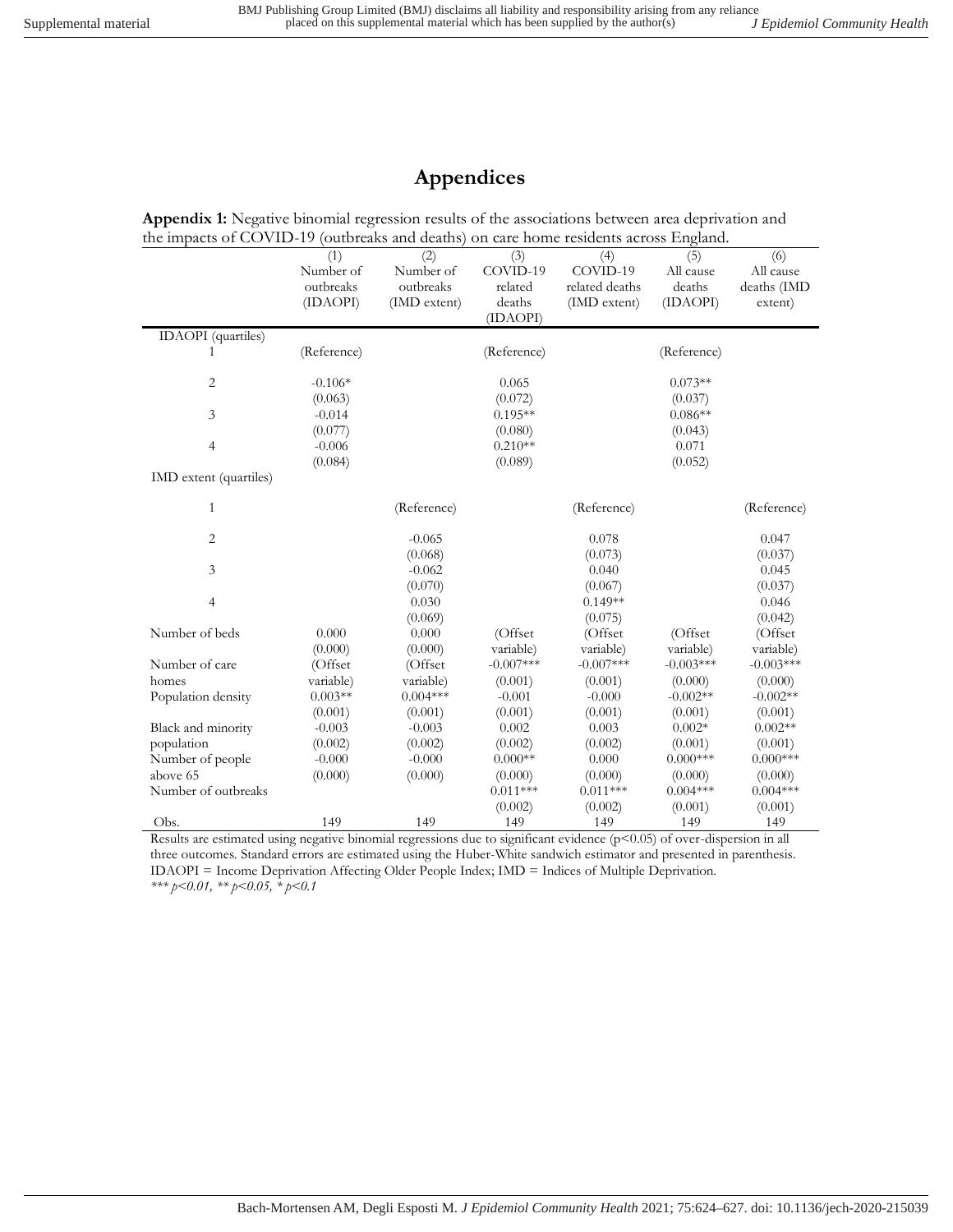|                           | (1)         | (2)          | (3)         | (4)            | $\overline{(5)}$ | (6)         |
|---------------------------|-------------|--------------|-------------|----------------|------------------|-------------|
|                           |             |              |             |                |                  |             |
|                           | Number of   | Number of    | COVID-19    | COVID-19       | All cause        | All cause   |
|                           | outbreaks   | outbreaks    | related     | related deaths | deaths           | deaths (IMD |
|                           | (IDAOPI)    | (IMD extent) | deaths      | (IMD extent)   | (IDAOPI)         | extent)     |
|                           |             |              | (IDAOPI)    |                |                  |             |
| <b>IDAOPI</b> (quartiles) |             |              |             |                |                  |             |
| 1                         | (Reference) |              | (Reference) |                | (Reference)      |             |
|                           |             |              |             |                |                  |             |
| 2                         | 0.065       |              | 0.040       |                | 0.079            |             |
|                           | (0.075)     |              | (0.094)     |                | (0.081)          |             |
| 3                         | 0.084       |              | $0.246**$   |                | $0.155*$         |             |
|                           | (0.088)     |              | (0.099)     |                | (0.085)          |             |
| $\overline{4}$            | 0.059       |              | $0.263**$   |                | 0.130            |             |
|                           | (0.114)     |              | (0.131)     |                | (0.118)          |             |
| IMD extent (quartiles)    |             |              |             |                |                  |             |
| $\mathbf{1}$              |             | (Reference)  |             | (Reference)    |                  | (Reference) |
|                           |             |              |             |                |                  |             |
| $\overline{2}$            |             | 0.016        |             | 0.041          |                  | 0.027       |
|                           |             | (0.071)      |             | (0.093)        |                  | (0.074)     |
| 3                         |             | 0.078        |             | 0.071          |                  | 0.084       |
|                           |             | (0.081)      |             | (0.093)        |                  | (0.077)     |
| $\overline{4}$            |             | 0.086        |             | $0.249***$     |                  | $0.141*$    |
|                           |             | (0.081)      |             | (0.096)        |                  | (0.080)     |
| Number of beds            | $0.000***$  | $0.000***$   | 0.000       | 0.000          | $0.000*$         | $0.000*$    |
|                           | (0.000)     | (0.000)      | (0.000)     | (0.000)        | (0.000)          | (0.000)     |
| Number of care            | $-0.002$    | $-0.002$     | $-0.006***$ | $-0.006***$    | $-0.003**$       | $-0.003**$  |
| homes                     | (0.001)     | (0.001)      | (0.002)     | (0.001)        | (0.001)          | (0.001)     |
| Population density        | $-0.004***$ | $-0.004***$  | $-0.008***$ | $-0.007***$    | $-0.008***$      | $-0.008***$ |
|                           | (0.001)     | (0.001)      | (0.002)     | (0.002)        | (0.002)          | (0.002)     |
|                           |             |              | $-0.002$    | $-0.000$       | $-0.001$         |             |
| Black and minority        | 0.002       | 0.002        |             |                |                  | $-0.000$    |
| population                | (0.003)     | (0.003)      | (0.003)     | (0.003)        | (0.002)          | (0.003)     |
| Number of people          | $-0.000$    | $-0.000$     | 0.000       | 0.000          | 0.000            | 0.000       |
| above 65                  | (0.000)     | (0.000)      | (0.000)     | (0.000)        | (0.000)          | (0.000)     |
| Number of outbreaks       |             |              | $0.017***$  | $0.017***$     | $0.008***$       | $0.008***$  |
|                           |             |              | (0.003)     | (0.003)        | (0.003)          | (0.002)     |
| Obs.                      | 149         | 149          | 149         | 149            | 149              | 149         |

**Appendix 2:** Negative binomial regression results with number of care homes and beds included as control (rather than offset) variables.

Results are estimated using negative binomial regressions due to significant evidence (p<0.05) of over-dispersion in all three outcomes. Standard errors are estimated using the Huber-White sandwich estimator and presented in parenthesis. IDAOPI = Income Deprivation Affecting Older People Index; IMD = Indices of Multiple Deprivation. *\*\*\* p<0.01, \*\* p<0.05, \* p<0.1*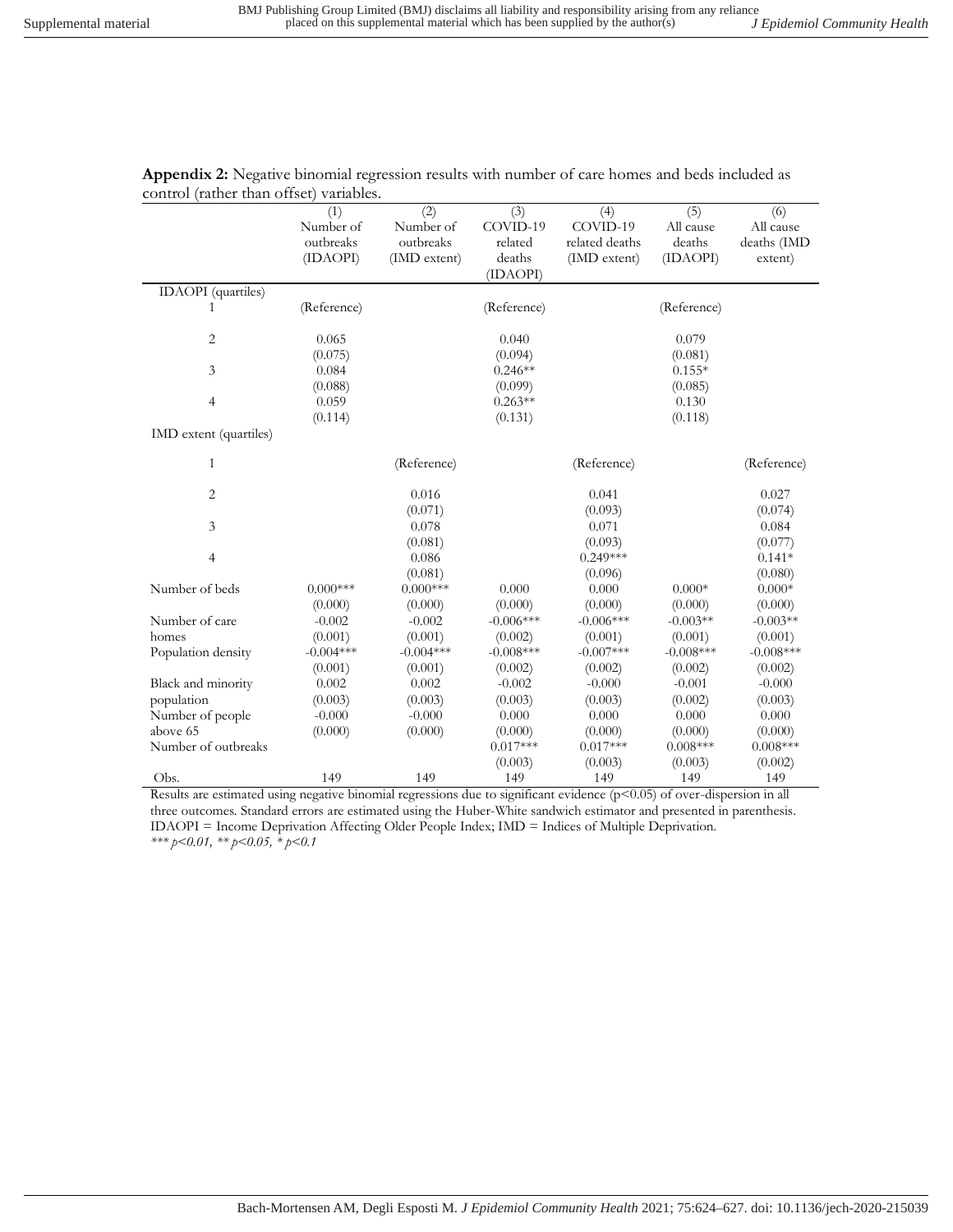|                       | (1)       | (2)       | (3)         | (4)         | (5)         | (6)         |
|-----------------------|-----------|-----------|-------------|-------------|-------------|-------------|
|                       | Number of | Number of | COVID-19    | COVID-19    | All cause   | All cause   |
|                       | outbreaks | outbreaks | related     | related     | deaths      | deaths      |
|                       | (IDAOPI)  | (IMD      | deaths      | deaths      | (IDAOPI)    | (IMD)       |
|                       |           | extent)   | (IDAOPI)    | (IMD)       |             | extent)     |
|                       |           |           |             | extent)     |             |             |
| <b>IDAOPI</b> Score   | $-0.167$  |           | 1.378**     |             | 0.296       |             |
|                       | (0.628)   |           | (0.558)     |             | (0.325)     |             |
| IMD2019Extent         |           | 0.095     |             | $0.393***$  |             | 0.087       |
|                       |           | (0.159)   |             | (0.144)     |             | (0.083)     |
| Number of beds        | 0.000     | 0.000     | (Offset)    | (Offset     | (Offset)    | (Offset)    |
|                       | (0.000)   | (0.000)   | variable)   | variable)   | variable)   | variable)   |
| Number of care homes  | (Offset   | (Offset   | $-0.005***$ | $-0.005***$ | $-0.002***$ | $-0.002***$ |
|                       | variable) | variable) | (0.001)     | (0.001)     | (0.000)     | (0.000)     |
| Population density    | 0.003     | 0.002     | $-0.002$    | $-0.000$    | $-0.002*$   | $-0.001*$   |
|                       | (0.002)   | (0.002)   | (0.001)     | (0.001)     | (0.001)     | (0.001)     |
| Black and minority    | $-0.000$  | $-0.000$  | 0.001       | 0.002       | 0.002       | 0.002       |
| population            | (0.003)   | (0.002)   | (0.002)     | (0.002)     | (0.001)     | (0.001)     |
| Number of people      | $-0.000*$ | $-0.000*$ | 0.000       | 0.000       | $0.000***$  | $0.000***$  |
| above 65              | (0.000)   | (0.000)   | (0.000)     | (0.000)     | (0.000)     | (0.000)     |
| Number of outbreaks   |           |           | $0.008***$  | $0.008***$  | $0.003***$  | $0.002***$  |
|                       |           |           | (0.002)     | (0.002)     | (0.001)     | (0.001)     |
| Obs.                  | 149       | 149       | 149         | 149         | 149         | 149         |
| Pseudo $\mathbb{R}^2$ | 0.046     | 0.047     | 0.302       | 0.305       | 0.169       | 0.170       |

**Appendix 3:** Replicated results using Poisson models with robust standard errors on the raw continuous deprivation indicators.

Results are estimated using Poisson models with robust standard errors estimated using the Huber-White sandwich estimator. Standard errors are presented in parenthesis.

IDAOPI = Income Deprivation Affecting Older People Index; IMD = Indices of Multiple Deprivation. *\*\*\* p<0.01, \*\* p<0.05, \* p<0.1*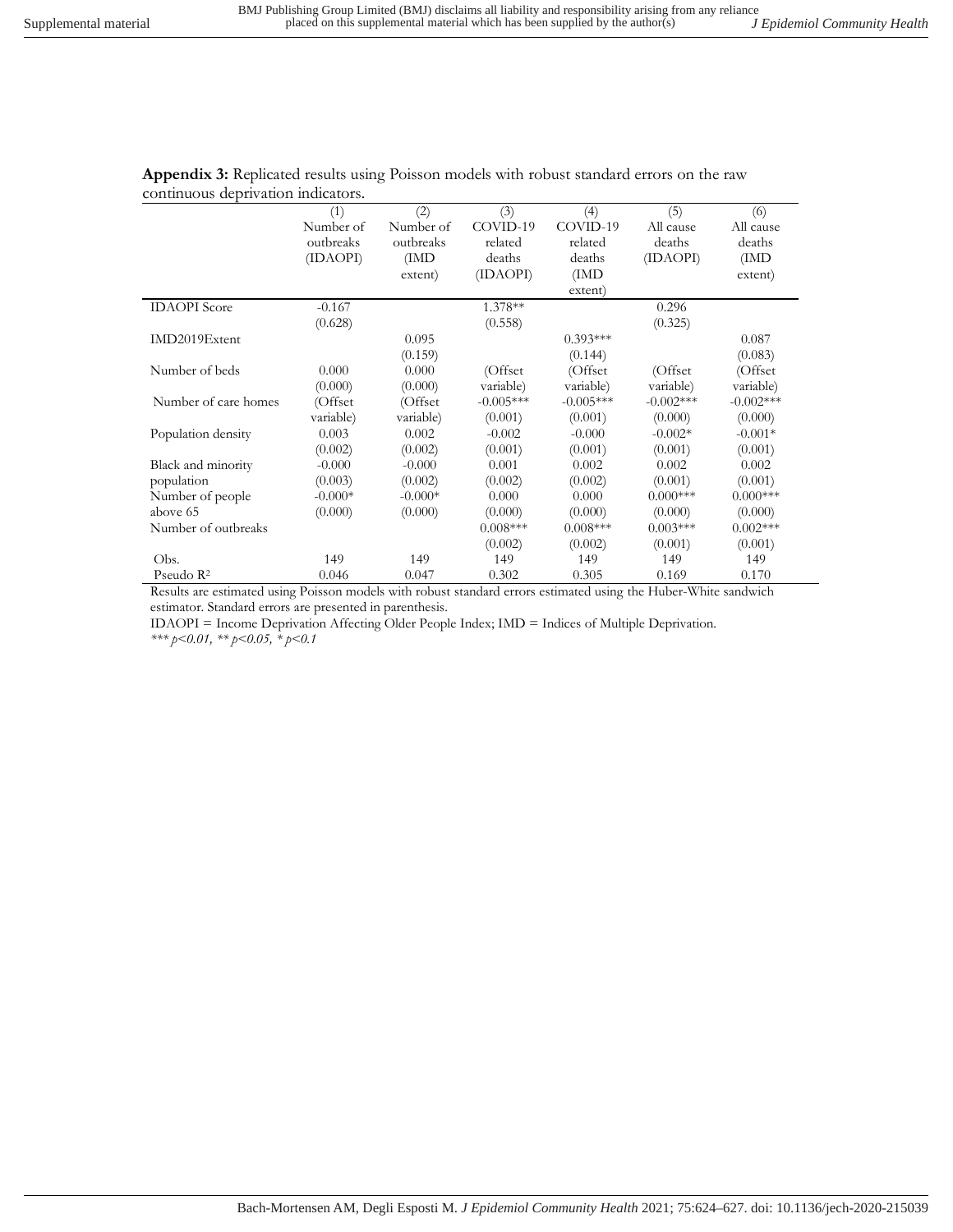